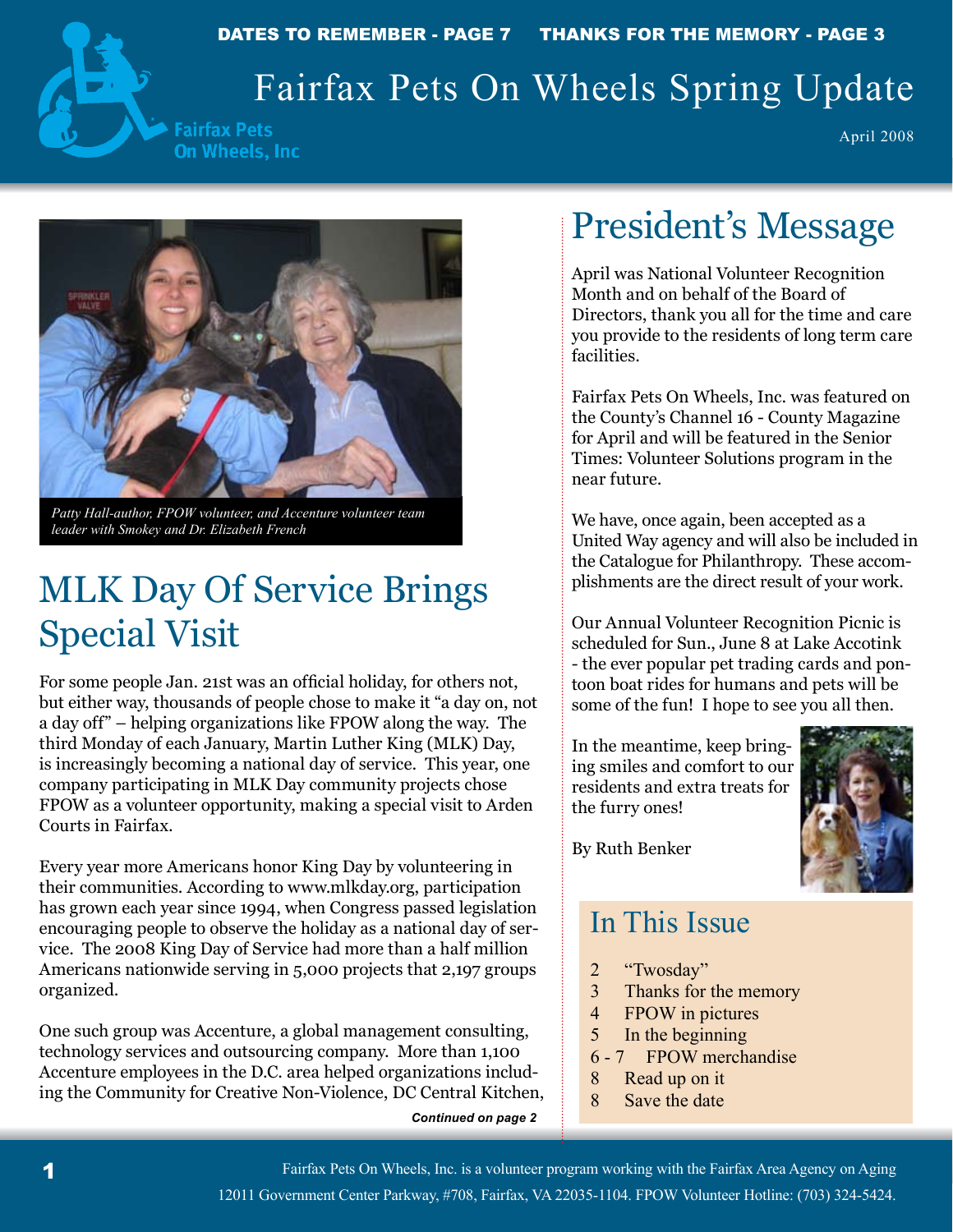#### the Red Cross, and FPOW.

As an Accenture employee and FPOW volunteer, I was thrilled to help run this project and promote

our therapy pets. We kept our visit simple, bringing a small group of four Accenture volunteers to Arden Courts, where facility liaison Allison Kirkendall and her beloved Grady joined Smokey and me. Our guest volunteers accompanying the FPOW regulars saw first-hand the joy our animals bring to seniors. As always, only FPOW volunteers brought animals (no other pets were present), but having more people meeting with the residents made the visit special.

These visitors, all new to the FPOW experience, got a great impression of our group. Jill Christensen called it a "wonderful and fulfilling" experience. "It was amazing to see how much the residents enjoyed talking with us and petting

Grady and Smokey (one of the coolest cats ever!)," she said. "I really enjoyed talking with Mary and hearing about her family and grandkids, and watching her tatting. I know that the point of the service day was to do good for others, but I benefited far more than I thought I would from the time I spent with the residents and therapy pets from FPOW."

Carlos Salazar was equally enthusiastic. "You can really tell the positive and uplifting impact that this organization, the people, and the animals have on the people at the assisted living home," he said. "Their eyes and spirit lit up when we first got there, and you could tell they were very happy to spend time

> talking with us, and getting to know the animals. I am very grateful for having had the chance to be part of this event and definitely will look forward to working with FPOW in the future." Carlos was so inspired by the visit that he plans to join FPOW with his Chocolate Lab, Canela. Touching people's

lives, promoting the work of FPOW, and even recruiting prospective volunteers are all great outcomes, and we already have ideas for what we could do next year (such as having volunteers help in the FPOW office before visiting a facility briefly with FPOW pets).

This project was a great example of a way to get corporations and other organizations to know, and support, FPOW. If your company has community programs that could benefit FPOW, let your facility liaison or an FPOW board member know!

– Patricia Lee Hall and Smokey

"Twosday"

The doggie decision was upon us. We dithered. We dallied. But in the end, we were determined.

Our now fifteen-year old son's first word was "doggie" and the next two words after that were "want one." With the addition of Sam's twin sisters in 1997, we had a legitimate reason to put off the dog question even longer. "But Sam, Mommy just had two babies and we think she's near enough to voluntary commitment as it is. Let's just wait and see if we can get her meds straight and then we'll talk about it."

Lo and behold, Mom recovered, Tylenol PM became the closest thing in the medicine cabinet to mind-altering pharmaceuticals and again, the issue loomed.

There were so many things to think about! What breed? Pet store special or the Daisy Hill Puppy Farm? Male? Female? Other? If I had put half as much thought into the idea of having children as we ultimately put into adopting a dog, I might not have been caught quite so unaware when the pregnancy test came up positive with a blue line that I thought not only meant I was pregnant, but that I was having a boy. Naïve? Well… yeah.

We decided on a beagle for several reasons, none of which actually made any real sense. Seems beagles are good with kids, don't shed much and don't grow to the size of compact cars. That much can be said about probably half the breeds out there but also, and this is VERY important, beagles are cute. Darn Cute. Get it? Hence the name D.C.? Pat, pat, pat on our backs for coming up with that. The dog was bound to fall in love with us. We the clever name-pickers.

After buying the shelves bare at Petco, I called an ad in the paper the



*Allison Kirkendell and Grady, Arden Courts Volunteer and Facility* 

*Liaison*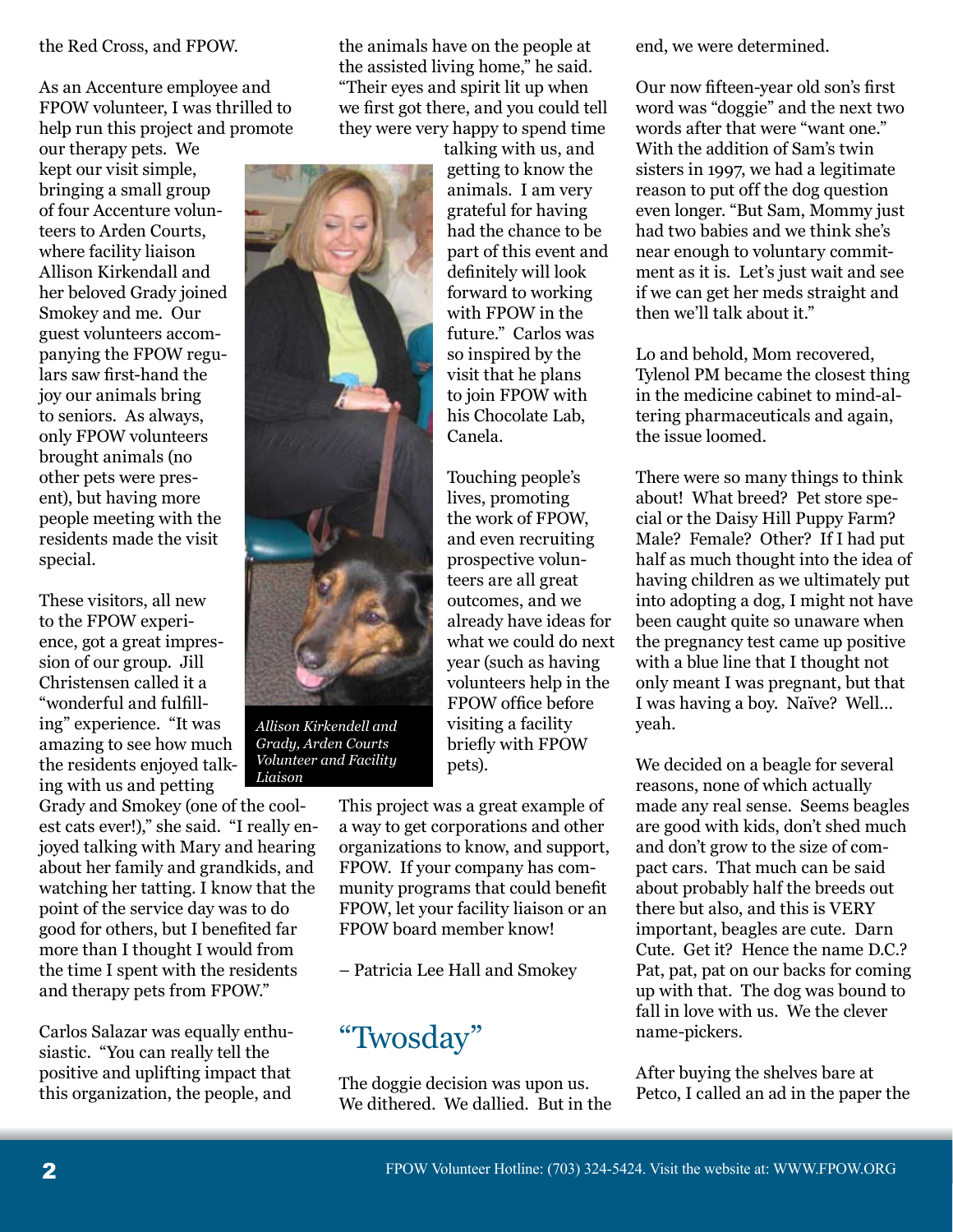next day. The actual conversation went something like this:

"I'm calling about your ad in the paper for the beagle puppies?"

"Yeah…" says this man around the toothpick in his mouth and the chaw in his jaw. "We got us a whole mess-a puppies out here."

"Uh, well, I don't really want a messy puppy," I argue.

Long pause.

"Ay meant a-LOT-a puppies," he replies.

Yes indeedy, this was gonna be fun!

We got directions from Uncle Jed and vamoosed for the hinterlands. We got lost twice and even the GPS thing couldn't keep up once we were well past civilization. "Cannot compute!" it kept crying. I was considering a trail of breadcrumbs when we actually heard our way to the place. "Listen!" Sam yelled. "Dogs barking!" And sure enough, that homing device drew us right to the front screen door.

The house itself left something to be desired, such as perhaps indoor plumbing and linoleum. Just as I was about to grab Sam and make a run for it, though, I spied the dog pens. Gleaming dog pens. Sparkling dog pens. The Lysol Love Nest of Dog Pens. Maybe this would work out, after all. Uncle Jed obviously had his priori-

ties in order. Those dogs were practically sitting on velvet pillows.

Sam immediately picked up one of the puppies and I knew then the die was cast. It wouldn't have mattered if that poor dog had been lame, deaf, mute, blind and ill-tempered. She was his from the moment he laid eyes on her and far be it from me to spoil a boy's first love.



*Sam and D.C.*

## Thanks for the Memory

In memory of my beloved wife, Barbara Ann Gresdo, a dedicated Staff Member of Sleepy Hollow Nursing Home, and a FPOW visitor with her husband, Dennis Gresdo, and their Siberian Husky, Hazek. From Dennis Cresdo, Fairfax Station, Virginia. ■

To make a tax deductible donation to the FPOW Memory Book in memory or honor of please send your check with brief letter to the FPOW address listed on the back of this newsletter (including pet/ person's name, to whom you wish acknowledgement mailed, and a brief detail of the occasion). Your memorial will be permanently entered into the FPOW Memory Book, an acknowledgement will be sent, and the announcement will appear in a future edition of our newsletter.

I took it as a good sign that both the puppy's parents were on the premises…and no jokes about inbreeding here, please. In the doggy world, this works as a positive. I took it as a bad sign when Uncle Jed actually felt it necessary to introduce us to the proud Mom and Dad. "This here's Crawdaddy Jack and she's Shotgun Trixiebell." I picked up the puppy Sam had chosen and whispered in her ear, "We're saving you from the Redneck Rodeo pup. Be grateful 'cause you have found some city-dwellin' sugar daddies in us!"

D.C. the dog is a member of our family now and it didn't take long. She marched right in the kitchen, pooped on the floor, crawled into her crate and fell asleep even without a velvet pillow. The vet declared her healthy the next day (vast amounts took flight from our bank account for that good news) and we were off and running. Running outside, that is, 198 times per day so she (or we?) can learn housebreaking. She eventually got there. It took the twins four months and I didn't even once consider giving them away. Seriously consider, anyway.

We love our dog and our dog loves us as long as the Milkbone's are readily available. She's an extra warm body to snuggle with on the couch and so far, unlike my husband, she doesn't even snore. It's like having another child only without the benefit of Pampers. I do wonder if Uncle Jed, Crawdaddy Jack and Shotgun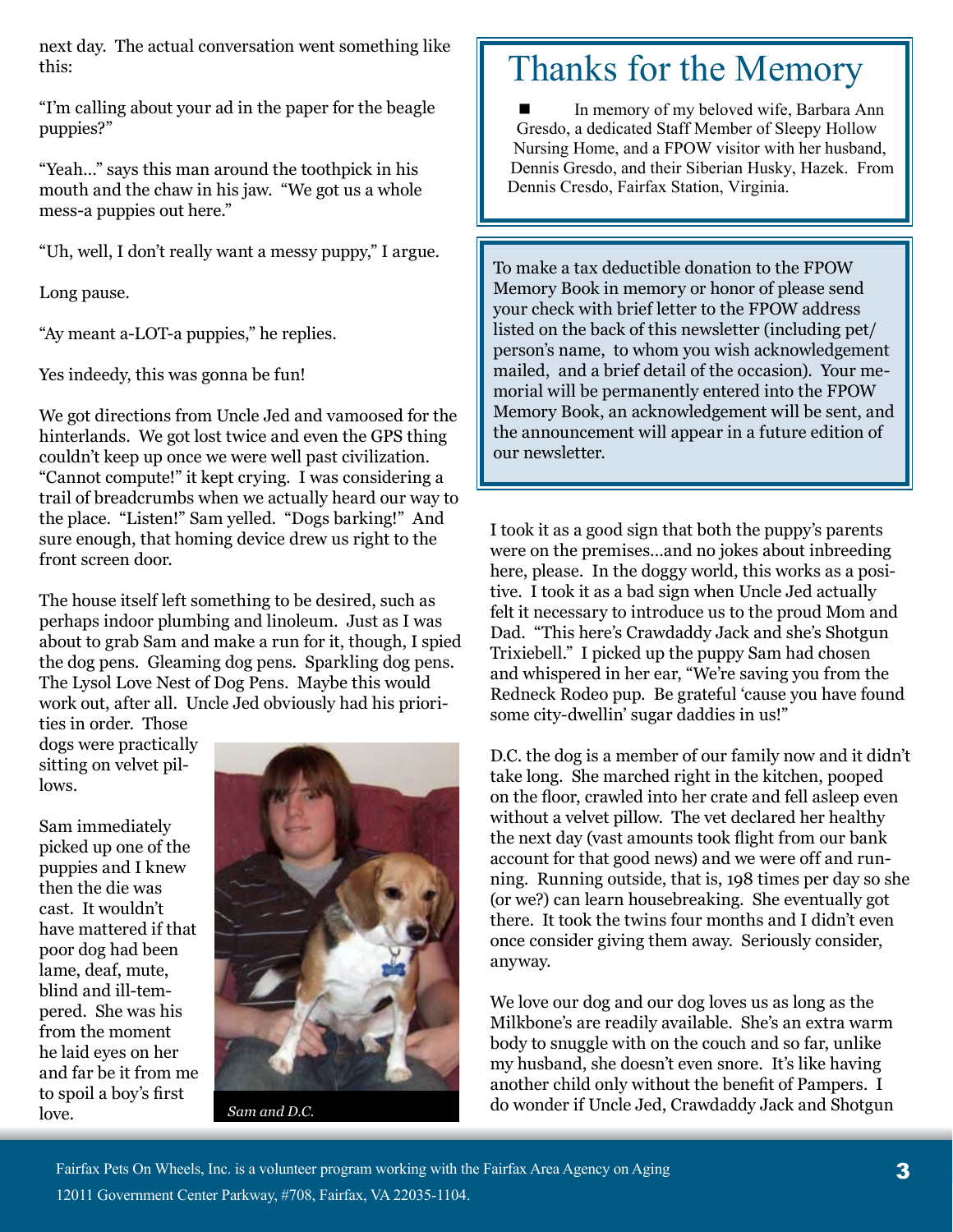Trixiebell miss her, though. Bet not. Just an extra velvet pillow to snooze upon.

D.C. darn cute. Devoted creature. Doggy cuddle-up. Decision? Correct!



By Julia Long

## FPOW: Ready for its close-up

As a member of the McLean High School Engineering Club, I decided to do a film project for one of my competitive events at the Technology Student Association (TSA) Northern Regional fair on Saturday, March 15th, 2008. Since the film could be a topic of our choice, I wanted to do something that would appeal to the emotions of viewers and promote societal values.



After brainstorming ideas for the film with my parents and my team members, Sukriti Thapa and Linda Kim, we thought of the perfect program to make our film about: Fairfax Pets on Wheels, Inc. at the Powhatan Nursing Home, where my Mom, my



sister and I volunteer with my dog, Pamuk.



The purpose of our film is to show the importance of volunteer programs such as Fairfax Pets on Wheels, Inc (FPOW). Every Monday or Tuesday evening, members of FPOW

bring their pet(s) and visit residents at the Powhatan Nursing Home. For our film, we videotaped an FPOW visit on a Tuesday evening: March 11, 2008. The film, about four minutes long, consists of some of the volunteers and dogs that are part of the program and some of the residents with their family members.

After hours of editing the film and compiling the notebook, our team was ready for the Northern VA Regional

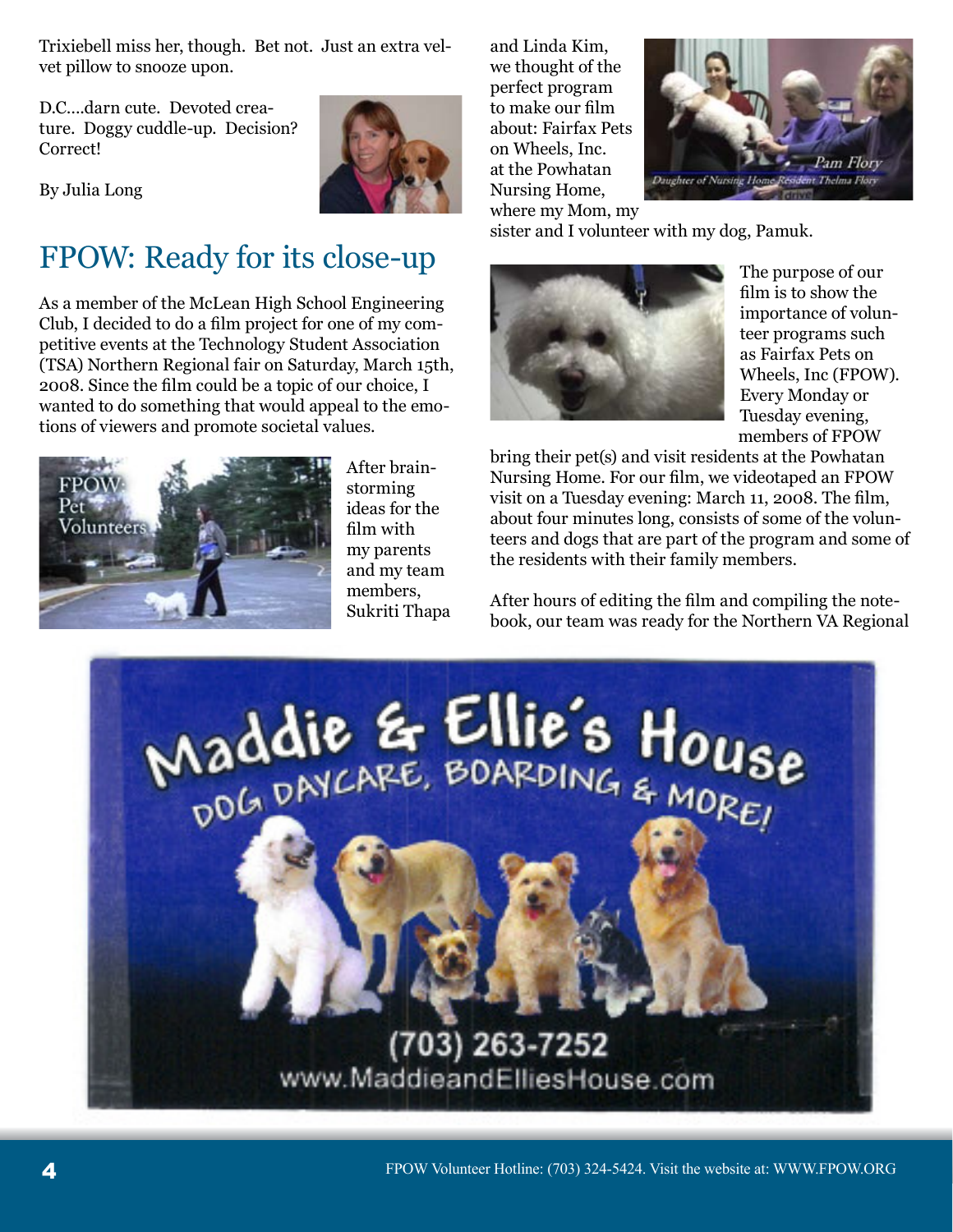

TSA competition, which was held at Mountain View High School in Stafford County. At the awards ceremony, we were

thrilled when the TSA officers announced the winners of the film competition.

Our team got first place!!! Our film, "FPOW: Pet Volunteers," will also compete at the state level at the TSA 2008 Technosphere,



in Virginia in early May.



I would like to thank all the volunteers and participants who helped put this film together in such a short time. Special

thanks to Mrs. Sabine Arndt, Mr. Fred Rink, and Ms. Pam Flory for sharing their personal thoughts about the

FPOW program. Without their support, it would not have been possible to produce our film.



By Meryem Ok

## For The Record Books

This is the first of what we hope will be several articles on the history of the Fairfax Pets on Wheels, Inc program. As a volunteer, I hope these historical articles will help you place your efforts in greater perspective.

Did you know that there was a pet visitation program being offered to a few nursing homes in Fairfax County before FPOW?

Its name was Northern Virginia Visiting Pets (NVVP) and Kim Wilkerson was an instrumental force in gathering volunteers and their pets in making visits to nursing facilities in Fairfax County more than 20 years ago.

It all started in 1984 with two veterinary technicians, Kim Wilkerson and Peggy Major who started visiting three nursing homes with their own pets. The visits provided by Kim and Peggy became NVVP. It grew to over a hundred volunteers.

NVPP welcomed all pets including "dogs, cats, kittens, puppies, rabbits, guinea pigs, and large birds. Any type of pet is welcome and we try to offer variety." This was one of the major differences between NVVP and its successor organization FPOW, which restricts the program to dogs, cats and rabbits.

Kim and Peggy served as coordinators for the program and made arrangements for volunteers and pets to visit Iliff Nursing Home in Dunn Loring, Heritage Hall Nursing Home in Leesburg, and the Fairfax Nursing Center in Fairfax City. Dr. William T. Goldsmith of the Great Falls Animal Hospital served as veterinary advisor to the program staff and the volunteers.

NVVP operated with similar safety concerns as FPOW currently enforces. From 1984 – 1987 NVVP allowed volunteers to visit only during preset group visit times at the three nursing homes.

Kim and Peggy learned about pet therapy from their professional veterinary medical association and Delta Society. According to Kim, as quoted in The Gazette of May 1984, "I thought it would be something fun that I could share with other people. I know that my own dog (Nina) has enough love to share with others besides just my own family."

Jasmine, with whom I visit, isn't even my dog –her owner, my son, is currently living in Germany. But Jasmine has such a beautiful, gentle disposition that I wanted to share her with others. My son was overjoyed.

I am certain all FPOW volunteers are similarly motivated and the smiles on the faces of residents who receive

visits from our volunteers and our pets are testimony to the fact that they enjoy and welcome our visits.

by David Rybak

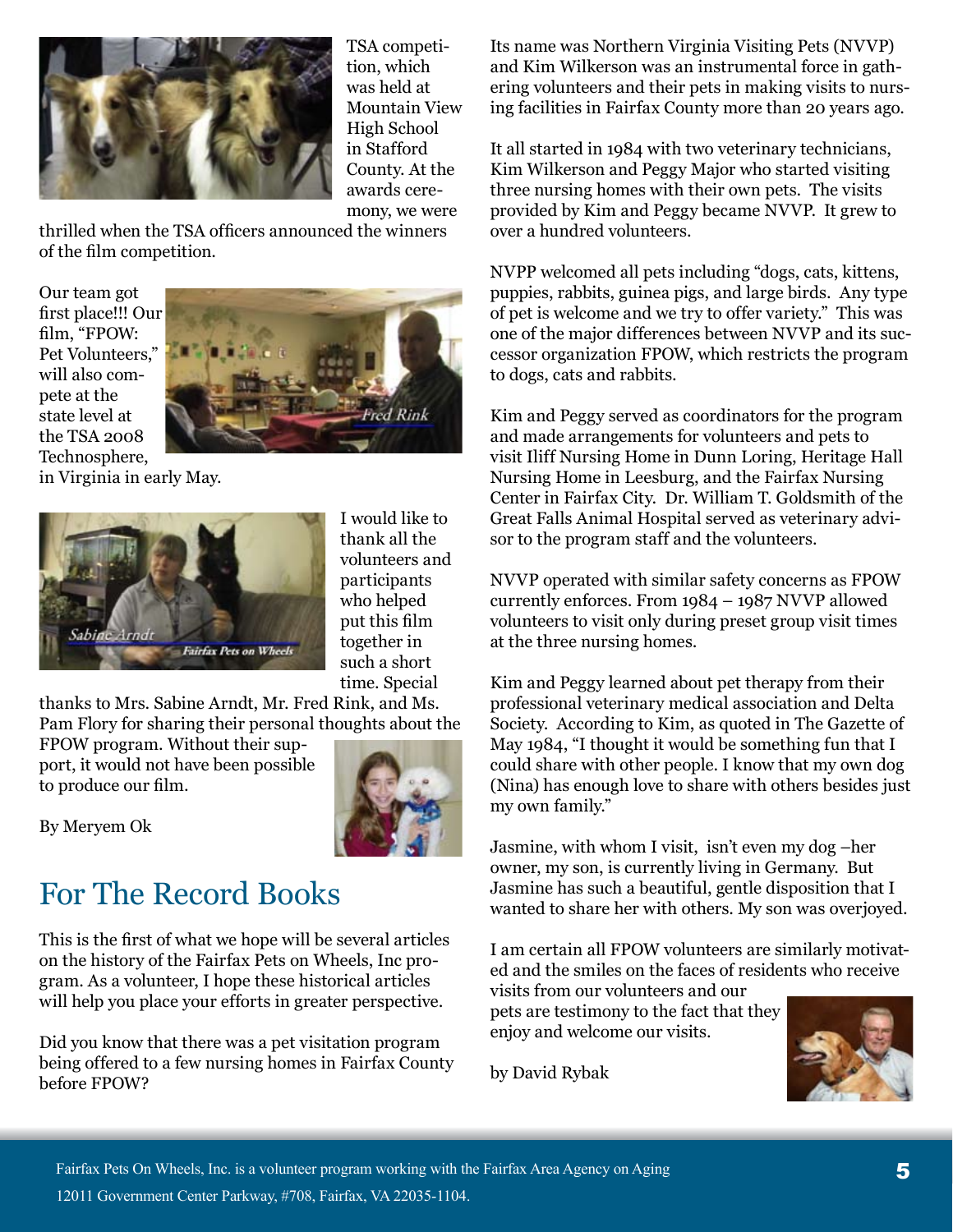#### **Fairfax Pets on Wheels - Merchandise For Sale**

To order Fairfax Pets on Wheels merchandise, please fill out the form below. Be sure to include your mailing address and phone number below. Mail to: Brenda Pitts, 5910 Camberly Avenue, Springfield, VA 22150. **Include a check payable to Fairfax Pets on Wheels, Inc.** If you would like your items mailed to you, please add \$5 to your check. If you have any questions concerning your order, please call Brenda at (703) 913-7663.

| Name:                                                                                                                             |       |                     | Phone:                           |          |        |
|-----------------------------------------------------------------------------------------------------------------------------------|-------|---------------------|----------------------------------|----------|--------|
| Address:                                                                                                                          |       |                     | Volunteer at following Facility: |          |        |
| Merchandise                                                                                                                       | Price | <b>Size</b>         | Color                            | Quantity | Total  |
| Bandana                                                                                                                           | \$5   | 5, L                | Blue, Red, Burgundy, or          |          |        |
|                                                                                                                                   |       |                     | Red w/Black Paws (NEW)           |          |        |
| Fanny Pack                                                                                                                        | \$5   | N/A                 | Blue                             |          |        |
| Lariat                                                                                                                            | \$5   | N/A                 | Blue                             |          |        |
| Backpack                                                                                                                          | \$10  | N/A                 | <b>Black</b>                     |          |        |
| Note Cards (8/pkg.)                                                                                                               | \$5   | N/A                 | 2 ea 4 different designs         |          |        |
| Tote Bag                                                                                                                          | \$5   | N/A                 | Blue w/White                     |          |        |
| Leashes-Embossed w/FPOW                                                                                                           | \$15  | Thin & Wide         | Leather (6' w/ring to make 4')   |          |        |
| Sweatshirt                                                                                                                        | \$15  | S, M, L, XL         | Burgundy, Hunter Green           |          |        |
| Long Sleeve T-shirt                                                                                                               | \$14  | S, M, L, XL         | Blue                             |          |        |
| Long Sleeve T-shirt                                                                                                               | \$14  | S, M, L, XL         | Red                              |          |        |
| Long Sleeve T-shirt                                                                                                               | \$14  | S, M, L, XL         | <b>Washed Denim</b>              |          |        |
| Long Sleeve T-shirt                                                                                                               | \$14  | S, M, L             | Crimson                          |          |        |
| Embroidered $\frac{3}{4}$ Length                                                                                                  | \$28  | XS, S, M, L,        | White, Black, Red, Navy,         |          |        |
| Sleeve T-Shirt (NEW)                                                                                                              |       | <b>XL, 2X</b>       | Lt. Pink, Lt. Blue, Faded Blue,  |          |        |
| (Ladies Shirts)                                                                                                                   |       | (xl & 2xl \$2 more) | Lilac, Turquoise, & Banana       |          |        |
| Short Sleeve T-shirt                                                                                                              | \$10  | S, M, L, XL         | Blue                             |          |        |
| Short Sleeve T-shirt                                                                                                              | \$10  | S, M, L, XL         | Red                              |          |        |
| Short Sleeve T-shirt                                                                                                              | \$10  | S, M, L, XL         | <b>Black</b>                     |          |        |
| Short Sleeve T-shirt                                                                                                              | \$10  | L, XL               | Light Gray w/White letters       |          |        |
| Short Sleeve T-shirt                                                                                                              | \$10  | S, M, L, XL         | White w/Black letters            |          |        |
| Short Sleeve T-shirt                                                                                                              | \$10  | S, M, L, XL         | <b>Blue Spruce</b>               |          |        |
| Short Sleeve T-shirt                                                                                                              | \$10  | S, M, L, XL         | Gray w/Black letters             |          |        |
| Short Sleeve T-shirt                                                                                                              | \$10  | S, M, L, XL         | Indigo Blue                      |          |        |
| Short Sleeve T-shirt                                                                                                              | \$10  | S, M, L, XL         | Burgundy                         |          |        |
| Short Sleeve T-shirt                                                                                                              | \$10  | S, M, L, XL         | Chestnut                         |          |        |
| Short Sleeve T-shirt                                                                                                              | \$10  | S, M, L, XL         | Teal                             |          |        |
| Short Sleeve T-shirt                                                                                                              | \$10  | S, M, L, XL         | Serene Green                     |          |        |
| Paws for a Cause                                                                                                                  | \$12  | S, M, L, XL         | Gray                             |          |        |
| T-Shirt (07)                                                                                                                      |       |                     |                                  |          |        |
| Polo Shirt                                                                                                                        | \$20  | S, M, L, XL         | White or Blueberry               |          |        |
| Ladies<br>Men's                                                                                                                   |       |                     |                                  |          |        |
|                                                                                                                                   |       |                     |                                  |          |        |
| *Denim Shirt                                                                                                                      | \$35  | S, M, L, XL         | American Flag on Left Sleeve     |          |        |
| Ladies<br>Men's                                                                                                                   |       | 2XL (\$2 extra)     | No<br>Yes                        |          |        |
|                                                                                                                                   |       | 3XL (\$3 extra)     |                                  |          |        |
| <b>POSTAGE</b>                                                                                                                    |       |                     |                                  |          | \$5.00 |
| TOTAL ORDER AMOUNT                                                                                                                |       |                     |                                  |          |        |
| *Note: American Flag is automatically placed on the left sleeve of the denim shirts - if you would not prefer this on the sleeve, |       |                     |                                  |          |        |
| please mention this when ordering. Sorry, but no returns can be made on denim or purchases.                                       |       |                     |                                  |          |        |

March 2008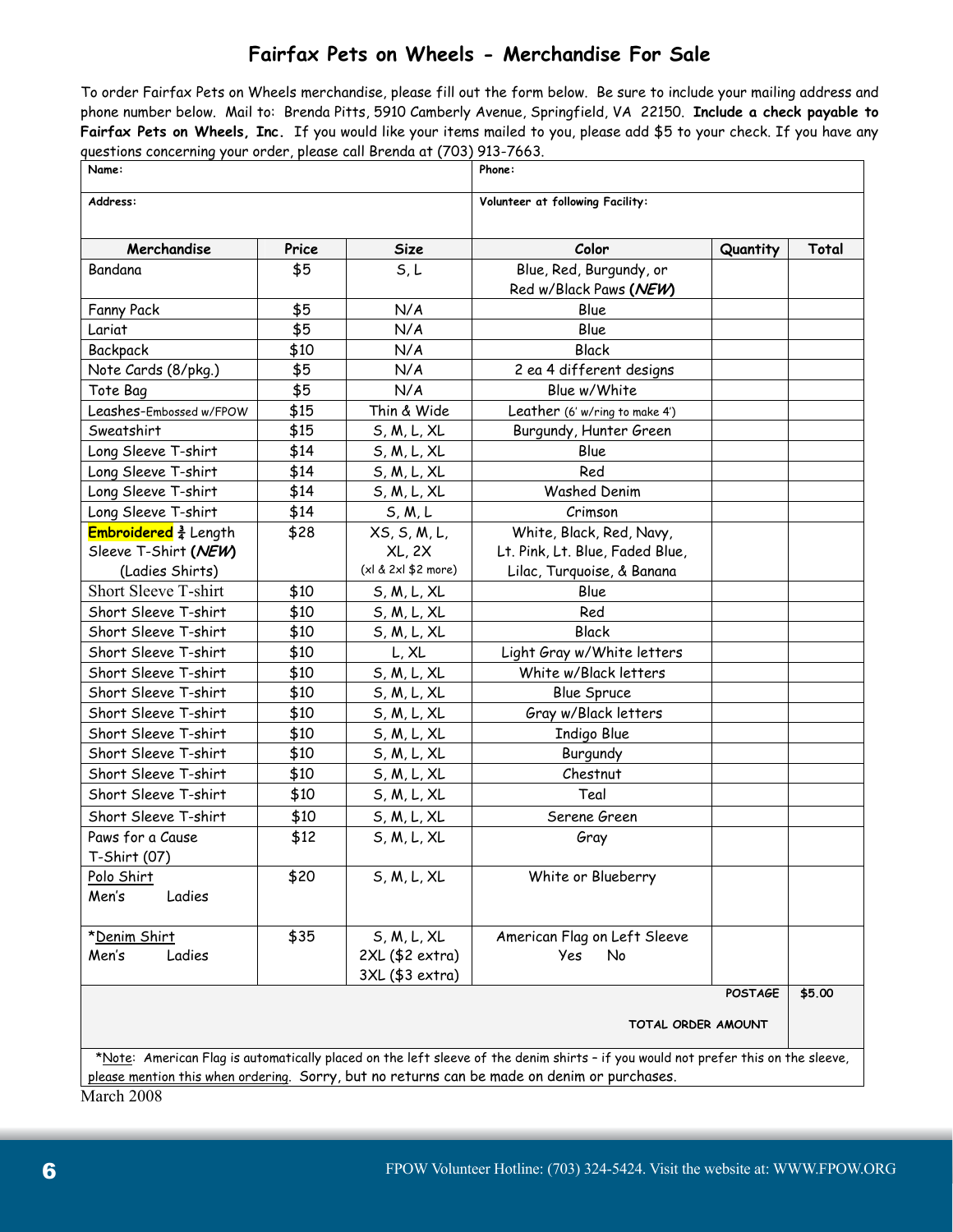### Show your support of FPOW by wearing a logo t-shirt

FPOW has added a new look to the T-Shirts. Along with the short and long sleeve, we now have  $\frac{3}{4}$  length!

The new shirts will be embroidered and not silk screened. The embroidered words "Fairfax Pets on Wheels, Inc." and the FPOW logo are stitched in a contrasting shade of the color of the shirt. Shirts are available in: white, black, red, navy, lt. pink, lt. blue, faded blue, lilac, turquoise, & banana, and in sizes XS-2X (Ladies Sizes).

We now have 6' leather leashes that can be made into 4' making it easy to visit in the facilities. They are embossed with the Fairfax Pets on Wheels, Inc. wording. These leashes are available in narrow and wide.

Paws for a Cause T-Shirts from 2007 are still available. If you were not able to get to the walk last October, or just want another one, here's your chance. Sizes are in M, L and XL.

Please follow the instructions at the top of the order form on page 6 to order any FPOW item.

Thank you for your support!

### Dates to remember

**Board of Directors Meeting at Leewood: June 4; 7:00 - 9:00 pm 7120 Braddock Road, Annandale VA**

**FPOW Annual Picnic: June 8; Noon-3:30 See Page 8 "Save the date" for more information.**

**Newsletter Submission Deadline: June 30; to: fairfaxpetsonwheels@gmail.com**

**BOD Meeting at Leewood: September 8 7:00 - 9:00 pm** 

**Newsletter Submission Deadline: Sept. 30; to: fairfaxpetsonwheels@gmail.com** 

**PAWS FOR A CAUSE 3K Dog Walk: Sunday, October 5; Noon at Weber's Pet Supermarket, Fairfax, VA.**



703-281-5121 • 703-281-0149 fax www.hopecenter.com

140 Park Street SE Vienna, VA 22180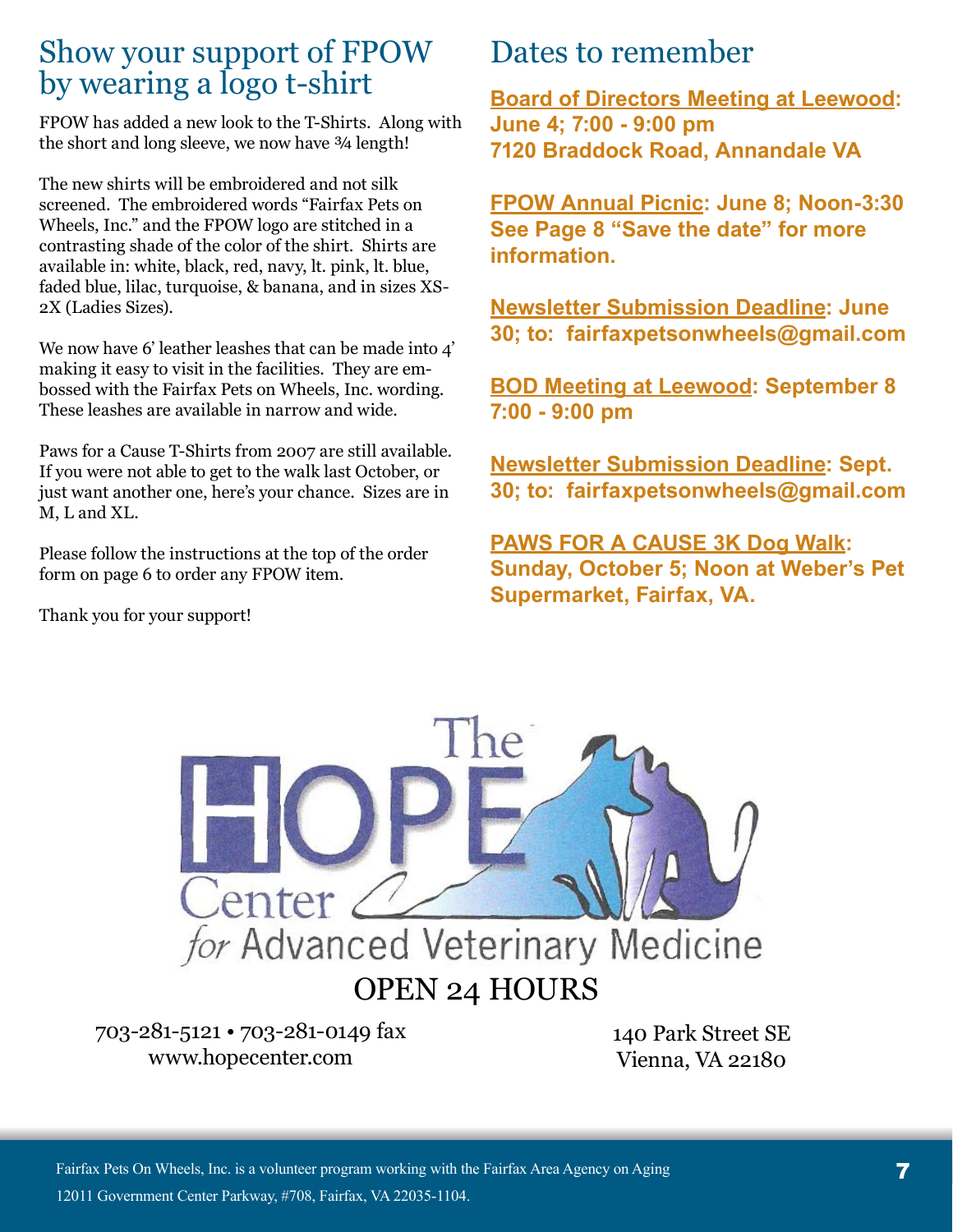## FPOW Library

1. Request a title by sending an email with the title and your home address to: virginiaflyball@yahoo.com (if no email, call for instructions 703-324-5424). The book will be mailed directly to you.

2. Keep the book for up to 30 days

3. Return the book in the stamped and addressed envelope that came in the envelope with the book. 4. If you have any questions, please email the above address (if no email, call 703-324-5424).

If you have recommendations of books, videos or tapes to share with other FPOW volunteers, please send them to virginiaflyball@yahoo.com for consideration as we add more titles to the library. We hope you enjoy this FPOW volunteer benefit!

### General Training

• A Guide to Dog Sports: From Beginners to Winners-Claire Koshar

- Canine Body Language B. Aloff
- Cesar's Way Cesar Millan (donated by C. Viall)
- Click for Joy (Tricks book) M. Alexander
- Culture Clash, Jean Donaldson
- Dogs are from Neptune, Jean Donaldson

• Don't Shoot the Dog!: The New Art of Teaching and Training, Karen Pryor

- Dr. Dunbar's Good Little Dog Book Dr. Ian Dunbar
- DVD: Train your Dog the Positive Gentle Method N. Wilde, L. Bourhenne

• DVD: Calming Signals - What your dog tells you, Turid Rugaas

• DVD: Take a Bob Wow - Trick Training Video

• Excel-Erated Learning: Explaining in Plain English

How Dogs Learn and How Best to Teach Them, Pamela J. Reid

• How to Teach a New Dog Old Tricks - I. Dunbar

• On Talking Terms with Dogs: Calming Signals - T. Rugaas

• Positive Perspectives: Love Your Dog, Train Your Dog - Pat Miller

- The Other End of the Leash, Patricia McConnell
- The Power of Positive Dog Training, Pat Miller
- A Puppy Primer (pamphlet), Pat Miller

• The Ultimate Puppy Toolkit, Premier (Guide to Raising a Happy, Well Adjusted Dog)

#### Communication

• Animals in Translation: Using the Mysteries of Autism to Decode Animal Behavior, Grandin Temple (donated by W. Price)

• Compassion: Our last great hope, L. Bustad

### Health

• Dog health and Nutrition for Dummies - C. Zink

• The Holistic Dog Book: Canine Care for the 21st

Century, Denise Flaim

#### Therapy Work

• Delta Society Animal-Assisted Therapy Standards of Practice

• Delta Society Team Training Course Manual

• DVD: Therapy Dogs - Compassionate Modalities - K. Butler

• Handbook on Animal-Assisted Therapy: Theoretical Foundations and Guidelines for Practice, Aubrey H. Fine

• The New Work of Dogs - J. Katz

• Therapy Dogs Today: Their Gifts, Our Obligation, Kris Butler

• Therapy Dogs: Training Your Dog to Help Others, Kathy Diamond Davis

• Wanted: Animal Volunteers, Mary Burch

#### **General**

• CD - Preparing Fido - Blessings Unlimited (baby sounds to prepare your pet for a new baby) (donated by C Viall)

• It's Okay to Cry - Pet Loss and Grief (pamphlet), Pat Miller

• Marley & Me, J. Grogan (donated by W. Price)

**Save the date** - Sun., June 8th from Noon - 3:30pm is the FPOW Annual Picnic at the McLaren-Sargent Shelter at Lake Accotink. The shelter is located off the Beltway at Braddock Rd and Heming Ave.

Official invitations have been mailed as well as your opportunity to recognize fellow volunteers with the Mary Latshaw Award and our pet volunteers with the Shauna Award.

Great food, including vegetarian entrees, Pet Trading Cards to give away or keep, Pontoon Boat Rides for you and your pet around Lake Accotink, as well as super door prizes, and getting to visit with fellow volunteers and their wonderful pets.

**All volunteers are encouraged to come. This is for you for all you do!**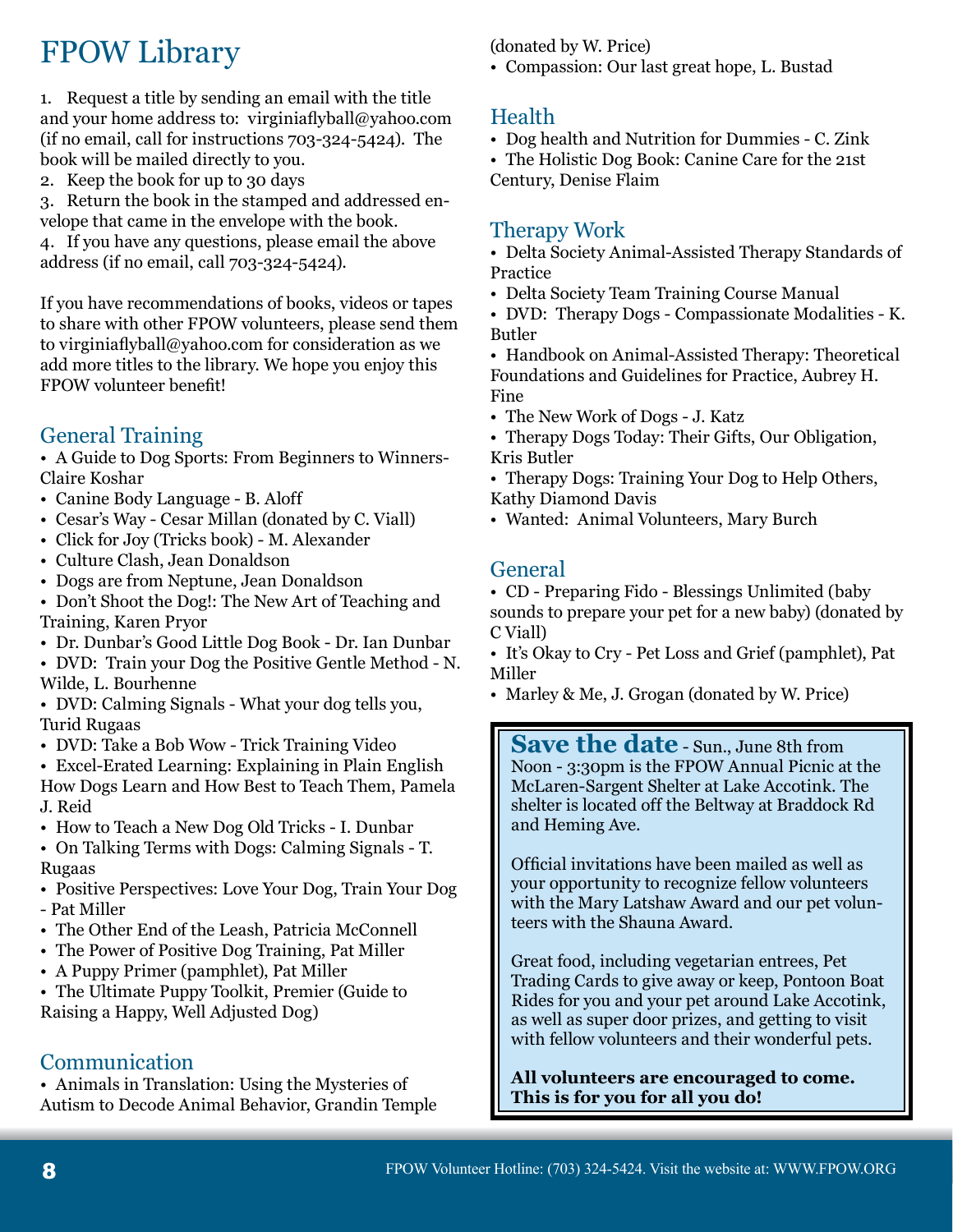**Powhatan Nursing Home** 

A Privately Owned and Operated Healthcare Facility



Nestled on seven beautiful acres with three enclosed garden patios, we offer a staffing ratio greater than the national average and quality care with a personal touch.

- **Long Term Care**
- **Intravenous Therapy**
- **Central Line Care**
- **Rehabilitative Therapies with Medicare Reimbursements**
- ♦ Post-Operative Recuperation
- **Hospice Participation**
- **Respite Care**
- **Memory Impaired Program**
- **On-Site Beauty Shop**

We invite you to visit our facility and experience the Powhatan difference.

703-538-2400

2100 Powhatan Street ♦ Falls Church, Virginia 22043